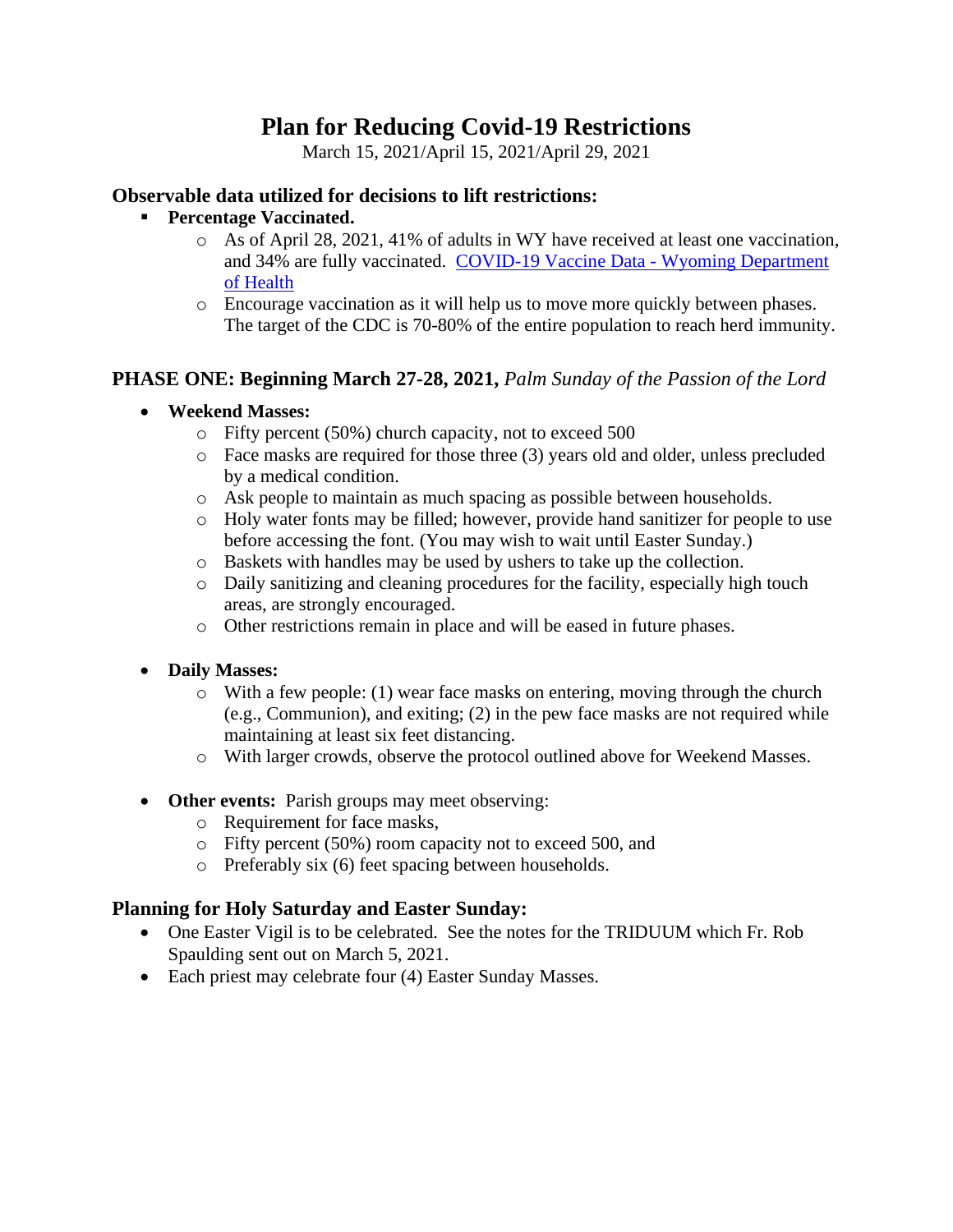## **PHASE ONE B: Beginning April 17-18, 2021,** *Third Sunday of Easter*

#### • **Changes to Liturgies**

- o 75% of room capacity may be utilized.
- o Distancing no longer required for any gathering.
- o Face coverings still required.
- o Traditional entrance and recessional processions may be done
- o Offertory procession may be done, provided wine and hosts are in covered vessels
- o Altar servers may be used
- **Other Changes**
	- o Depending on the protocols of local facilities, Communion may be brought to Care Facilities and Mass may be celebrated.
	- o Weather permitting, parishioners may gather outside following liturgies for hospitality, for example coffee and donuts.
		- If food and drink is served, masks and gloves should be used by those serving. Self-serve is not possible at this time

## **PHASE TWO: Beginning Friday, May 14** *– If a serious outbreak occurs, protocols*

*may be reinstated.*

- No capacity restrictions.
- Best medical counsel is to wear face masks when indoors or crowded outdoor settings.
- Face masks are encouraged for all, especially for those not vaccinated. To accommodate those with health conditions, it is strongly recommended to celebrate one weekend Mass where face masks are required.
- Face masks are required for liturgical ministers when processing, distributing Communion or in close proximity to others.
- Altar servers may hold Missal and carry candles for the Gospel.
- Any Eucharistic Prayer may be used following normal liturgical directives.
- Deacons may elevate the Chalice.
- Traditional gestures for the Sign of Peace may resume (e.g., handshake, embrace, etc.) with option of choosing to do a no-touch gesture (e.g., bow, nod, wave, etc.)
- Communion on the tongue is permitted at the end of the regular distribution of Holy Communion after everyone has received on the hand.
- Confessionals and adoration chapels may be used with face masks. Air sanitizer or filtration system with UV-A-C light is recommended in the room.
- Meals, snacks, and treats may be served (e.g., funeral receptions) with those serving the meal wearing face masks and food and beverages being served (no buffet/self-service). Other State and local health and food safety directives and precautions are to be followed.
- Day trips may be taken.
- Similar practices are to be observed for other parish meetings, activities, and ministries.